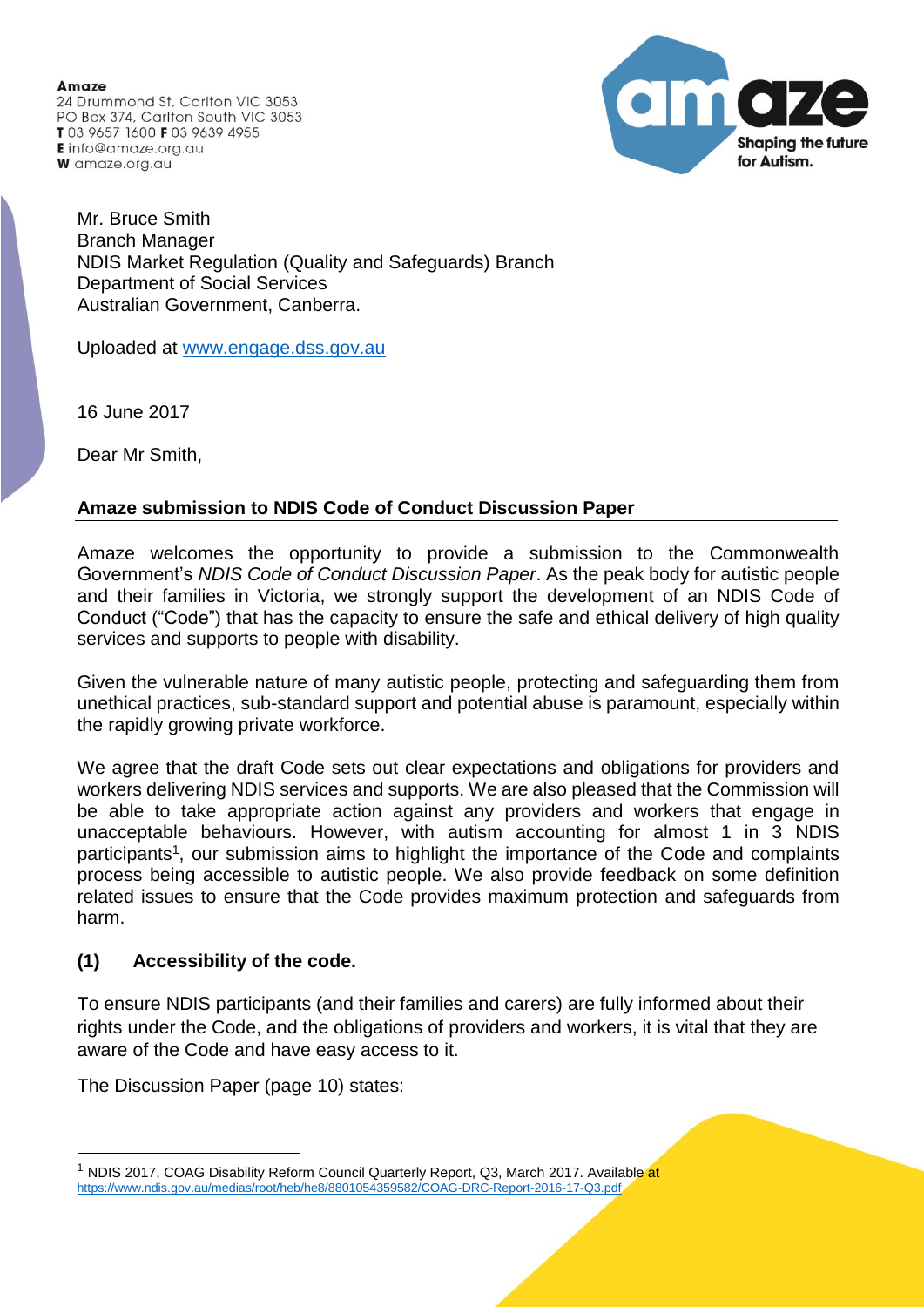*"Information about the Code of Conduct, and how to comply, will be available to all participants. Self-managing participants will be strongly encouraged to provide information about the Code of Conduct and its obligations to any unregistered providers they engage".*

We urge the government to ensure that the Code is not only made 'available' to participants, but is required to be actively promoted to participants during the NDIS planning and post planning stages (i.e. by the NDIA, Local Area Co-ordinators, service co-ordinators, planners etc.). In addition, all service providers, or at the very least registered providers, should also be obliged to inform participants and their families of their rights under the Code and how they may access it. The obligation should be on all service providers (registered and unregistered) to be aware of the Code and inform participants, not vice-versa.

With 28% of NDIS participants identifying autism as their primary disability, it is vital that the Code's contents be delivered in an "autism friendly" way, i.e. plain English without bureaucratic or jargonistic language and possibly utilising pictures and/or symbols where appropriate. We therefore encourage the Commission to work with a trusted, independent and experienced organisation, that works in close collaboration with autistic people, to develop a version of the Code and/or Code related resources for the autism community utilising a methodology of co-design with autistic people to ensure usability.

To ensure participants' families and carers, unregistered providers and the broader community are aware of the code it should also be actively promoted across all types of Agency communications.

## **(2) Accessibility of the complaints process.**

The complaints process must be accessible to all participants (and their families, carers and the broader community) to enable complaints to be made and appropriate action taken against providers and workers that engage in unacceptable behaviours.

The Discussion Paper (page 12) states:

*"Anyone will be able to make a complaint about NDIS funded supports, including breaches of the Code of Conduct. This includes participants, family members, friends, providers, workers and advocates. In the first instance, people should contact the relevant service provider to make complaints...... In cases where the problem is not resolved by the relevant provider, or when the person does not feel comfortable talking to the provider about the problem, complaints should be directed to the commissions".*

We support this two-step process, however a variety of methods for lodging complaints with providers and the Commission must be available (i.e. in person, by telephone, online etc.) to ensure all participants can comfortably, reliably and comprehensively complain about any potential breach of the Code.

Some autistic participants may not feel confident or able to complain in person, may have difficulty comprehending long verbal instructions over the telephone, may not feel confident or able to express their complaint over the telephone or in person and/or may have difficulty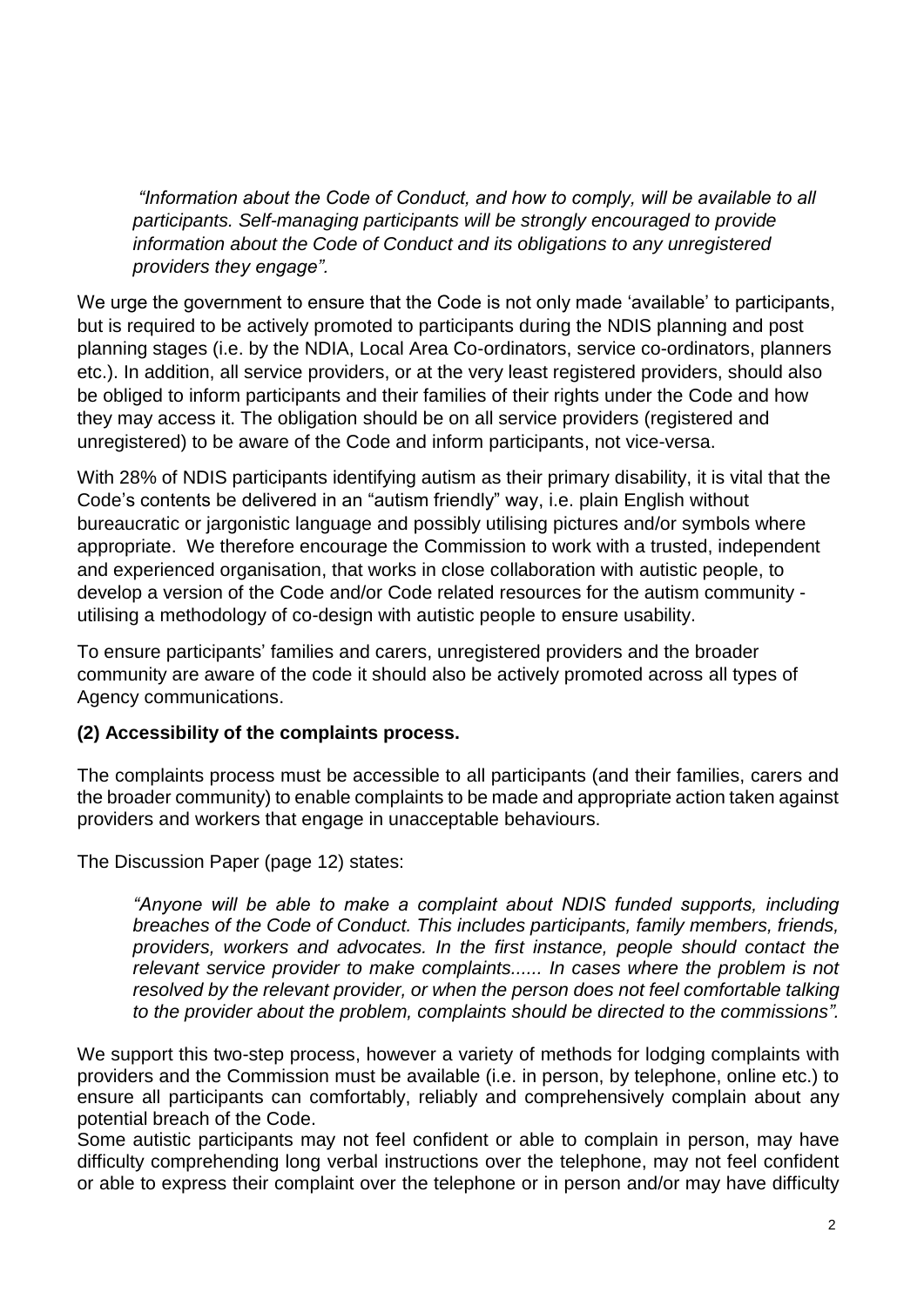understanding or filling out complex forms. As above, we would therefore encourage the Commission to work with a trusted, independent and experienced organisation, that works in close collaboration with autistic people, to ensure that the complaints process is fully accessible to autistic people. The Commission should then support providers to develop accessible complaints methods and procedures.

The Commission should also be required to ensure that participants, their families, providers, workers and the broader community are aware of the complaints process and how they can lodge a complaint. As above, the right to lodge a complaint under the Code should be clearly explained during the planning and post planning stages and widely promoted across a range of communication mediums. All service providers, or at the very least registered providers, should also be obliged to inform participants and their families about their rights to complain and how to lodge to lodge a complaint under the Code.

## **(3) Defining violence, exploitation, neglect, abuse and sexual misconduct**

We welcome the Code's obligations on providers and workers to actively prevent all forms of violence, exploitation, neglect, abuse and sexual misconduct.

There is evidence that people with communication impairments, behaviour difficulties, intellectual disability and sensory disabilities experience considerably higher rates of abuse and neglect than their peers who do not have disability (and it is likely that this abuse is under-reported). $2$ 

There is also evidence that the risk of harm is increased in environments that have a closed culture, cover up reports of abuse and/or fail to protect people who report. They justify and rename abusive practices (e.g. behaviour management), readily accept excuses for abuse, and have low accountability and little outside scrutiny. Finally, these environments have a strong power imbalance between workers and people using the service (i.e. children and their families). 3

We therefore agree that harm prevention must be a core focus of the Code, ensuring providers are committed to the elimination of harm and appropriate systems for reporting incidents are in place.

However, we are concerned by the suggestion on page 16 of the Discussion Paper that:

*"Providers should have policies that define violence, exploitation, abuse and neglect…."*

 $\overline{a}$ <sup>2</sup> Maclean MJ, Sims S, Bower C, et al 2017, *Maltreatment Risk Among Children With Disabilities*. Pediatrics*,*

<sup>139(4):</sup>e20161817; Robinson S 2012, *Enabling and Protecting:*[http://www.cyda.org.au/royal-commission-resources:](http://www.cyda.org.au/royal-commission-resources)

Hughes K et al 2012 *Prevalence and risk of violence against adults with disabilities: a systematic review and meta-analysis of observational studies*, The Lancet , Volume 379 , Issue 9826 , 1621 – 1629.

<sup>3</sup> *Report on the Inquiry into Abuse and Neglect against People with Disability in Institutional and Residential Settings..",*  Senate Community Affairs References Committee, 2015; Robinson S 2012, *Enabling and Protecting*